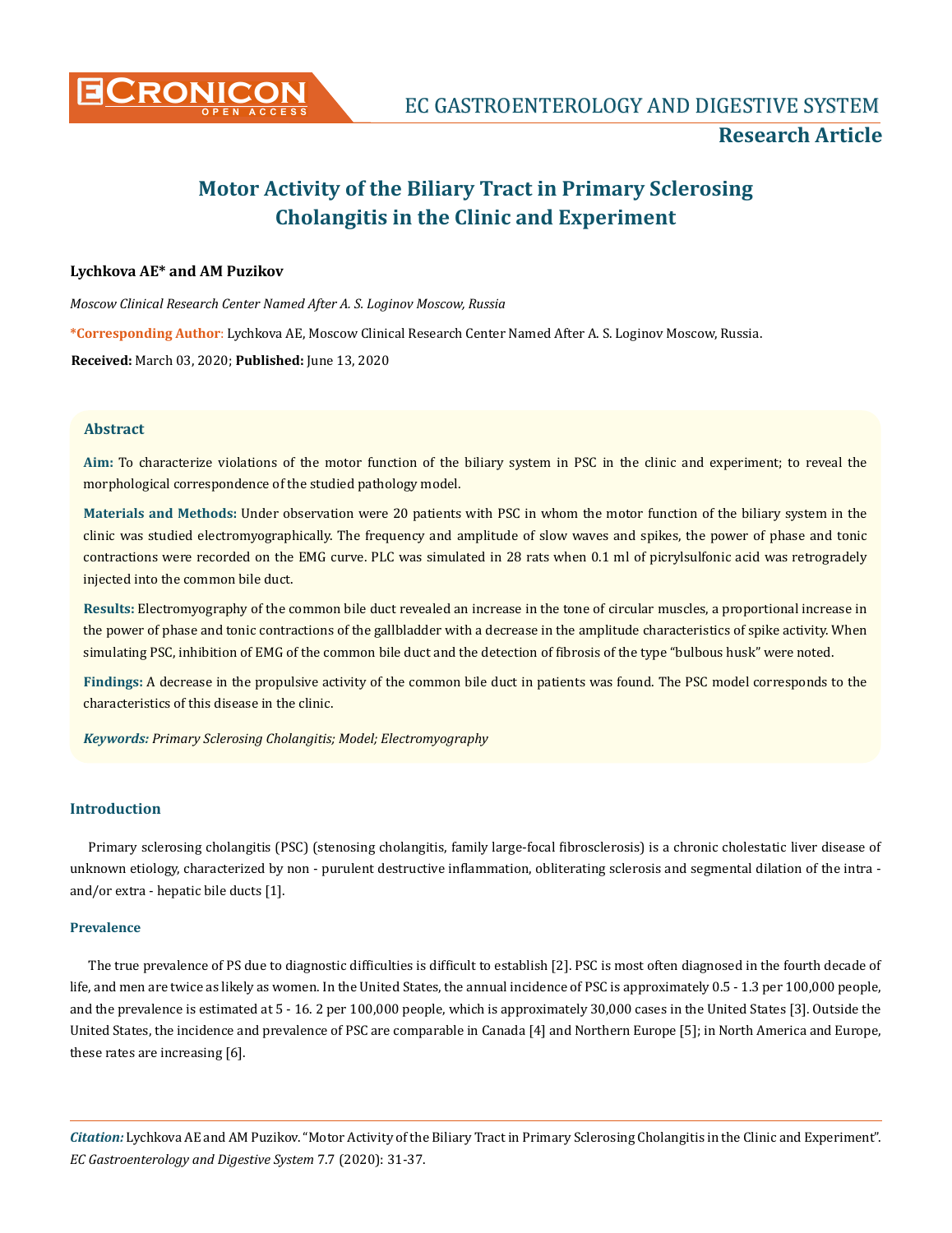In 70 - 80% of patients with PSC, it is combined with chronic inflammatory bowel diseases: more often with ulcerative colitis-UC (60 - 70%), less often with Crohn's disease - BC (10 - 13%), mainly with its forms such as granulomatous colitis and ileocolitis. However, patients with UC PSC are diagnosed in 6% of cases. Isolated PSC is observed in 25 - 30% of patients [1].

#### **Etiology and pathogenesis**

The movement of bile along the biliary tract is due to at least two factors: the pressure gradient in different parts of the biliary system, and the difference in intra-cavity pressure in the bladder and duodenum. There is a complex regulation of the functions of this entire system, thanks to which there is a certain consistency in the activity of the liver, gall bladder, common bile duct, pancreas and duodenum. This ensures the timely flow of bile into the intestines during digestion and its accumulation in the gall bladder on an empty stomach. In the digestive phase, the increase in bladder pressure occurs rhythmically in the intervals between the waves of the duodenal peristalsis, the contractions of the bladder correspond to the relaxation of the sphincter apparatus.

The functioning of this complex system is controlled by a number of neurohumoral factors that ensure consistency of actions of all components of the biliary apparatus, which, on the one hand, indicates its high adaptability to constantly changing conditions of digestion, and on the other - allows the development of dysfunction in violation of at least one of the numerous links of regulation.

One of the leading places in ensuring the normal functioning of the biliary system belongs to the autonomic nervous regulation. It is believed that moderate irritation of the vagus nerve causes coordinated activity of the bladder and sphincters, and overexposure - spastic contraction of all these organs, leading to a delay in the evacuation of bile. Irritation (due to various reasons) of the sympathetic nerve leads to relaxation of the gallbladder.

Humoral factors that selectively affect various components of the biliary system are also important: for example, acetylcholine and various cholinomimetics (pilocarpine, proserine) increase the motor activity of the biliary tract. Epinephrine, norepinephrine and hydrocortisone cause Oddi sphincter contraction; α-adrenomimetics stimulate extrahepatic bile tract motility and blockers eliminate this effect. Prostaglandins of group E contribute to the reduction of the gallbladder, and enkephalins and angiotensin inhibit its motor activity.

The most important role in regulating the functions of the biliary system is played by intestinal peptide hormones that have a balanced effect on the tone of the gall bladder mainly: cholecystokinin and gastrin, released during a meal, stimulate its motility and contribute to the release of bile into the duodenum, secretin and glucagon have the same effect. In contrast, neurotensin, vasointestinal hormone, and pancreatic peptide reduce the contractile activity of the gallbladder.

## **Diagnosis of PSC**

Ultrasound is the first, but not the main, method in the range of instrumental methods for diagnosing PSC.

Magnetic resonance cholangiopancreatography. When the common bile and liver ducts are involved in the process, the expansion is determined by the type of diverticular protrusion, with uneven contours, deformation, and multiple zones of narrowing. MRCP is the "gold standard" of diagnosis of PSC.

Multi-slice computed tomography (MSCT), in contrast with MRCP is the method of choice for diagnosis of PSC. Nevertheless, MSCT with contrast serves as one of the methods of differential diagnosis of PSC and bile duct tumor lesion (first of all, Klatskin's tumor).

Endoscopic retrograde cholangiopancreatography (ERCP) is considered as an additional clarifying method of diagnosis in cases where the results of mrcpg and liver biopsy can not be accurately diagnosed or when their implementation is contraindicated. A complex of various invasive and non-invasive methods of radiation diagnostics in patients with PSC allow obtaining reliable information about the state

*Citation:* Lychkova AE and AM Puzikov. "Motor Activity of the Biliary Tract in Primary Sclerosing Cholangitis in the Clinic and Experiment". *EC Gastroenterology and Digestive System* 7.7 (2020): 31-37.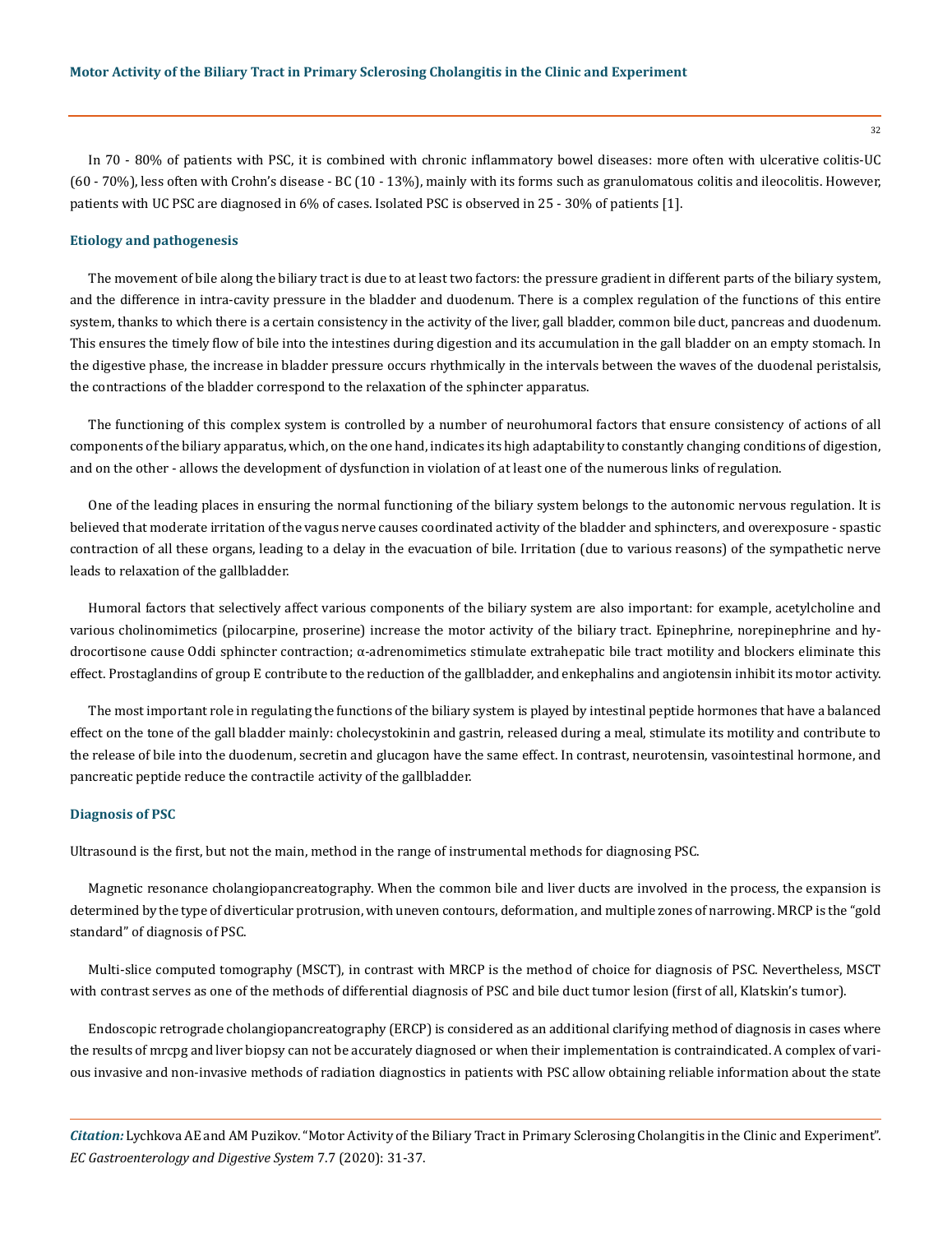of the bile ducts, which in the future is of great importance for choosing the optimal tactics of therapeutic and surgical treatment (level of evidence II) [2].

Often, patients with PSC have a clear relationship between the time of pain in the right hypochondrium and various psychogenic factors. Thus, in 82% of people suffering from dyskinesia, especially hyperkinetic forms, during clinical and psychological examination, changes in the psychological status were revealed with a distinct tendency to develop anxiety and depressive disorders. There is a point of view that any form of neurocirculatory dystonia is almost always accompanied by a violation of the motility of the components of the biliary system.

Dyskinesia can occur under the influence of pathological impulses coming from other parts of the gastrointestinal tract and genitourinary system (the so-called "conflict of impulses").

 As can be seen from the above data, the pathogenesis of biliary dyskinesia is extremely complex and multifaceted, it is caused by a violation of the innervation of the gall bladder, the action of various humoral factors, intestinal hormones, a violation of the psychological status and various endocrine dysfunctions.

PSC is characterized by a genetic predisposition. The Association of the disease with haplotypes HLA-A1, -B8, -DR3, -DR2, -DR6- DRw52a, etc. is established. various environmental factors are considered as triggers of the disease. It is assumed that the main role in the development of damage to the bile ducts is played by a violation of the bile acid transport systems, which leads to an increase in intra-flow pressure, rupture of the ducts and damage to the liver parenchyma by bile components [7,8]. In PSC in 65 - 87% of patients, antibodies to cytoplasmic antigens of neutrophils with perinuclear type of immunofluorescence (pANCA) are detected in the blood serum. The antigens to which pANCA is produced are currently unknown. The possible significance of catalase, an enzyme involved in the cleavage of hydrogen peroxide to form water and an oxygen molecule, as well as α - enolase, an enzyme involved in glycolysis reactions, in the pathogenesis of the disease, is discussed. In addition, antinuclear antibodies (ANA) (8 - 77%) and smooth muscle antibodies (ASMA) can be detected in patients with PSC)  $(0 - 83%)$  [9,10]. Histological changes specific to PSC should be considered sclerosing and obliteration of the intra-and extrahepatic bile ducts by strands of connective tissue of the "bulbous husk" type. PSC differs from primary biliary cirrhosis (PBC) not only in the nature, but also in the level of bile duct damage: in PBC, small intrahepatic and septal bile ducts are affected, while in PSC, any part of the biliary tract may be affected.

Numerous animal models have been developed to study PSC, but given the uncertainties regarding its etiopathogenesis, it is not surprising that none of the models fully match PSC. For example, the mdr2 knockout mouse (ABCB4) [11], the most widely studied PSC model, shows biochemical [12], histological [12] and cholangiographic signs of human PSC [13], but there is no predominance of PSC in males, and there is no Association of PSC with IBD [12]. Thus, there is no consensus on the optimal model, which hinders the development of new treatment methods [14].

## **Aim of the Study**

The goal is to characterize violations of the motor function of the biliary system in PSC in the clinic and experiment; to identify the morphological correspondence of the model of the studied pathology.

#### **Materials and Methods**

20 patients with PSC from the Department of Hepatology of the Central research Institute of gastroenterology (senior researcher Fedotova T. N.) were under observation. Upon admission, patients reported itching in 39.8%, pain in the right hypochondrium in 40%, violation of the color, periodicity and consistency of the stool in 60.2% of cases. Objectively, patients showed signs of chronic hepatitis

*Citation:* Lychkova AE and AM Puzikov. "Motor Activity of the Biliary Tract in Primary Sclerosing Cholangitis in the Clinic and Experiment". *EC Gastroenterology and Digestive System* 7.7 (2020): 31-37.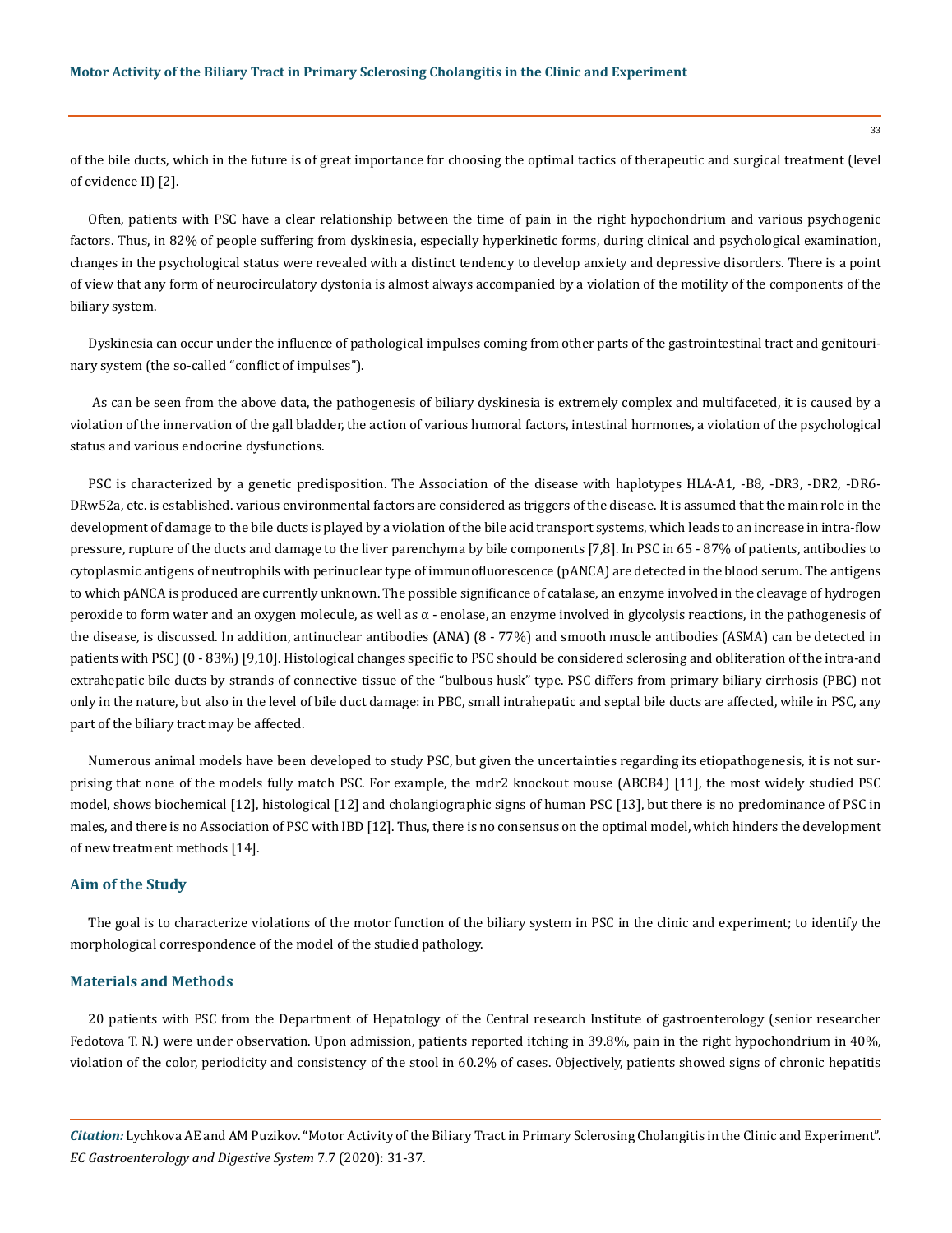with possible transformation into cirrhosis in 20.1% of cases, signs of chronic cholecystitis in 60.5% of cases, chronic pancreatitis and pancreatic cysts in 40.2%, narrowing of the common hepatic duct - according to ultrasound research, and ulcerative colitis in 15.5% of cases - according to endoscopic research. According to a biochemical study, an increase in the level of alkaline phosphatase was noted in all observed patients and in 10% of cases - the level of bilirubin.

Morphologically, there were signs of cholestasis, periductal fibrosis with the formation of fibrous rings of the type of bulbous husk, compression of the lumen of the duct to complete obliteration, proliferation of ductules, cholangiectasis, round-cell infiltration around the bile ducts.

The motor function of the biliary system in the clinic was studied electromyographically by applying bipolar platinum electrodes with a diameter of 0.5 - 0.6 mm<sup>2</sup> in the area of projection of the studied organs (the common bile duct and gall bladder, as well as the stomach and duodenum) on the anterior abdominal wall. On the EMG curve, the frequency and amplitude of slow waves and spikes, the power of phase and tonic contractions were recorded using the Conan-M hardware and software complex with a bandwidth from 0.01 Hz to 10 kHz and a noise level less than 1 - 5 mV, with a sensitivity of 96% and a specificity of 95% [15,16].

Primary sclerosing cholangitis was modeled on 28 Wistar rats weighing 200 - 220g. 0.1 ml of picrylsulfonic acid was retrograde injected into the common bile duct in a 1:1 ratio with 96% ethyl alcohol [17]. Motor function of the common bile duct was evaluated by the electromotor activity of smooth muscles. Electromyography (EMG) was performed using the same technique as in the clinic using the Conan-m hardware and software complex. EMG was performed before the experiment, immediately after the introduction of picrylsulfonic acid and on the 15<sup>th</sup> day of PSC modeling. The EMG curve was used to estimate the frequency-amplitude characteristics of slow waves and the power of tonic contraction.

Morphological examination of the liver and intrahepatic bile ducts was also performed on the  $15<sup>th</sup>$  day of PSC. Tissue samples were fixed in 9% formalin, dehydrated in alcohols of increasing concentration, histological sections were prepared and stained with methylene blue.

# **Statistics**

Statistical processing of the obtained data was performed using the Statistica-17 software package. All quantitative data that are subject to the normal distribution are presented as  $M \pm m$ . the Student's criterion (t) was used for processing the obtained data, followed by determining the level of confidence of the differences (p) and the criterion  $\chi^2$ . Differences between the mean values were considered significant at  $p < 0.05$ .

# **Results and Discussion**

#### **Research on patients**

Electromyographically, the frequency of slow waves of the common bile duct in patients with PSC was  $10.7 \pm 1.2$  per minute (an increase of 18.9% p < 0.05) and the amplitude was  $0.15 \pm 0.04$  mV (an increase of 50.2% p < 0.05). The power of tonic contractions was 1.605  $\pm$  0.125 (an increase of 78.3% p < 0.04). The frequency of spikes was 3.3  $\pm$  0.007 (an increase of 230% p < 0.01), the amplitude of spikes was  $0.04 \pm 0.005$  mV (a decrease of 59.8% p < 0.05) and the power of phase contractions was  $0.132 \pm 0.012$  (an increase of 32% p < 0.05). Thus, the electromyography of the common bile duct revealed an increase in the tone of the circular muscles, which determines a decrease in its propulsive activity.

*Citation:* Lychkova AE and AM Puzikov. "Motor Activity of the Biliary Tract in Primary Sclerosing Cholangitis in the Clinic and Experiment". *EC Gastroenterology and Digestive System* 7.7 (2020): 31-37.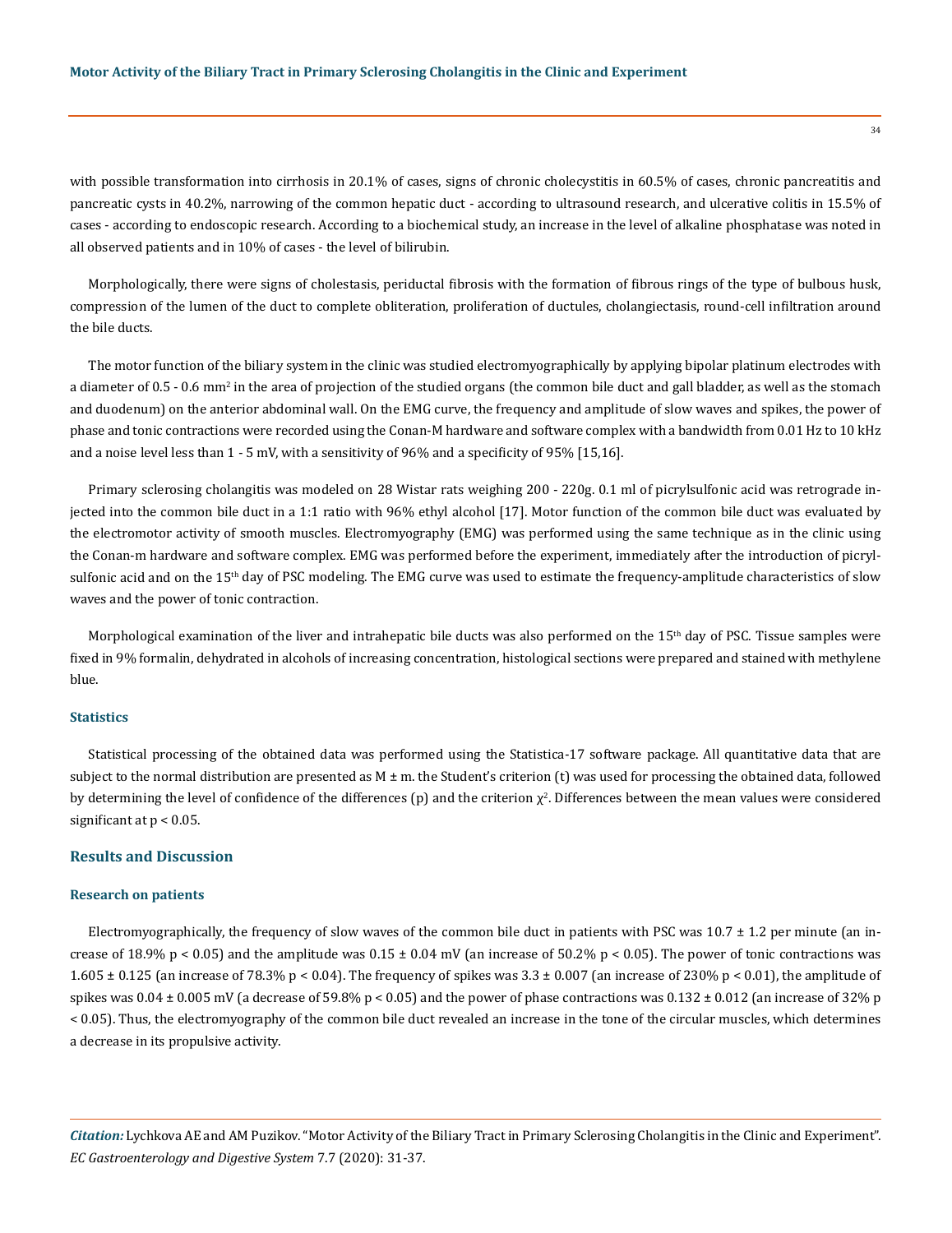The frequency of slow waves of the gallbladder was:  $-8.3 \pm 0.8$  V min (an increase of 8.75% p < 0.05), the amplitude-0.09  $\pm$  0.001 mV (a decrease of 10% p < 0.05). The power of tonic contractions was  $0.747 \pm 0.0612$  (an increase of 56% p < 0.05). The spike frequency was  $3.6 \pm 0.41$  (an increase of 260% p < 0.01), and the spike amplitude was  $0.04 \pm 0.007$  mV (a decrease of 60.1% p < 0.05). The power of phase reductions was  $0.144 \pm 0.012$  (an increase of 44% p < 0.05). That is, there is a proportional increase in the power of phase and tonic contractions of the gallbladder.

In addition to the study of the motor function of the biliary tract, the motor function of the upper digestive tract was studied. The frequency of slow EMG waves of the stomach in patients with PSC was  $9.4 \pm 0.7$  per minute (an increase of 72.7% p < 0.05), the amplitude was  $0.12 \pm 0.08$  mV (a decrease of 20% p < 0.01), the power of tonic contractions was  $1.128 \pm 0.15$  (an increase. 36.7% p < 0.05); the frequency of spikes was  $3.7 \pm 0.3$  (an increase of 269.5% p < 0.01), the amplitude was  $0.02 \pm 0.008$  per minute (a decrease of 79.9% p < 0.05), the power of phase contractions was  $0.074 \pm 0.0003$  (a decrease. by 26% p < 0.05). Thus, gastric motility in PSC is characterized by an average increase in the power of the phase and tonic components of contractions.

Electromyographically the frequency of slow waves of the duodenum is reduced in frequency to  $14.2 \pm 0.83$  in min (a reduction of 29%  $p < 0.05$ ), amplitude - 0,12 ± 0,03 mV (an increase of 20% p < 0.05), the power of the tonic contractions amounted to 1,704 ± 0,185 (a decrease of 22.5%,  $p < 0.05$ ; the rate of spikes increased to  $3.0 \pm 0.07$  (increase 199,8%,  $p < 0.01$ ), amplitude - 0,12  $\pm$  0,003 min (increasing by 20% p < 0.05); the power of the tonic contractions was  $0.36 \pm 0.04$  (an increase of 260%, p < 0.01). Thus, the propulsive activity of the duodenum is changed by reducing the power of tonic contractions of the longitudinal muscle layer and increasing the spastic activity of the circular muscles.

## **Animal research**

The frequency of EMG of the common bile duct in intact control group rats was  $21.0 \pm 4.6$  V min, and the amplitude was  $0.78 \pm 0.3$  mV. The power of tonic contractions was  $16.38 \pm 1.51$ . Administration of picrylsulfonic acid to rats in the experimental group resulted in an increase in the frequency response of EMG by  $(44.3\%, p < 0.05)$  and a decrease in the amplitude response by 82% ( $p < 0.05$ ). The power of tonic contractions is reduced by 70.9% (p < 0.05). EMG of the common bile duct on day 15 of the model of primary sclerosing cholangitis showed a progressive decrease in the amplitude-frequency characteristics of slow-wave activity and a decrease in the power of tonic contractions by 252.8% (p < 0.01) of the common bile duct (Table 1).

| <b>EMG</b> indicator        | <b>EMG</b> models | <b>EMG</b> models, 15 days | Control          |
|-----------------------------|-------------------|----------------------------|------------------|
| The frequency of slow waves | $30.3 \pm 4.9$    | $28.0 \pm 3.1$             | $21.0 \pm 4.6$   |
| Amplitude of slow waves     | $0.14 \pm 0.01$   | $0.1 \pm 0.03$             | $0.78 \pm 0.09$  |
| Power of tonic contractions | $4,24 \pm 0,35$   | $2,801 \pm 0.17$           | $16,38 \pm 1,51$ |
|                             | P < 0.05          |                            |                  |

*Table 1: Electromotor activity of the common bile duct in an experiment under various conditions.*

Morphological examination of intrahepatic bile ducts, conducted on day 15 of the PSC model, revealed a sharp fullness of liver tissue (Figure 1). The expanded sinusoids contained numerous shaped blood elements. Small hemorrhages were observed in different parts of the hepatic parenchyma. Vacuole dystrophy of hepatocytes was detected. Intrahepatic bile ducts were not detected in all the studied fields of vision (Figure 1).

*Citation:* Lychkova AE and AM Puzikov. "Motor Activity of the Biliary Tract in Primary Sclerosing Cholangitis in the Clinic and Experiment". *EC Gastroenterology and Digestive System* 7.7 (2020): 31-37.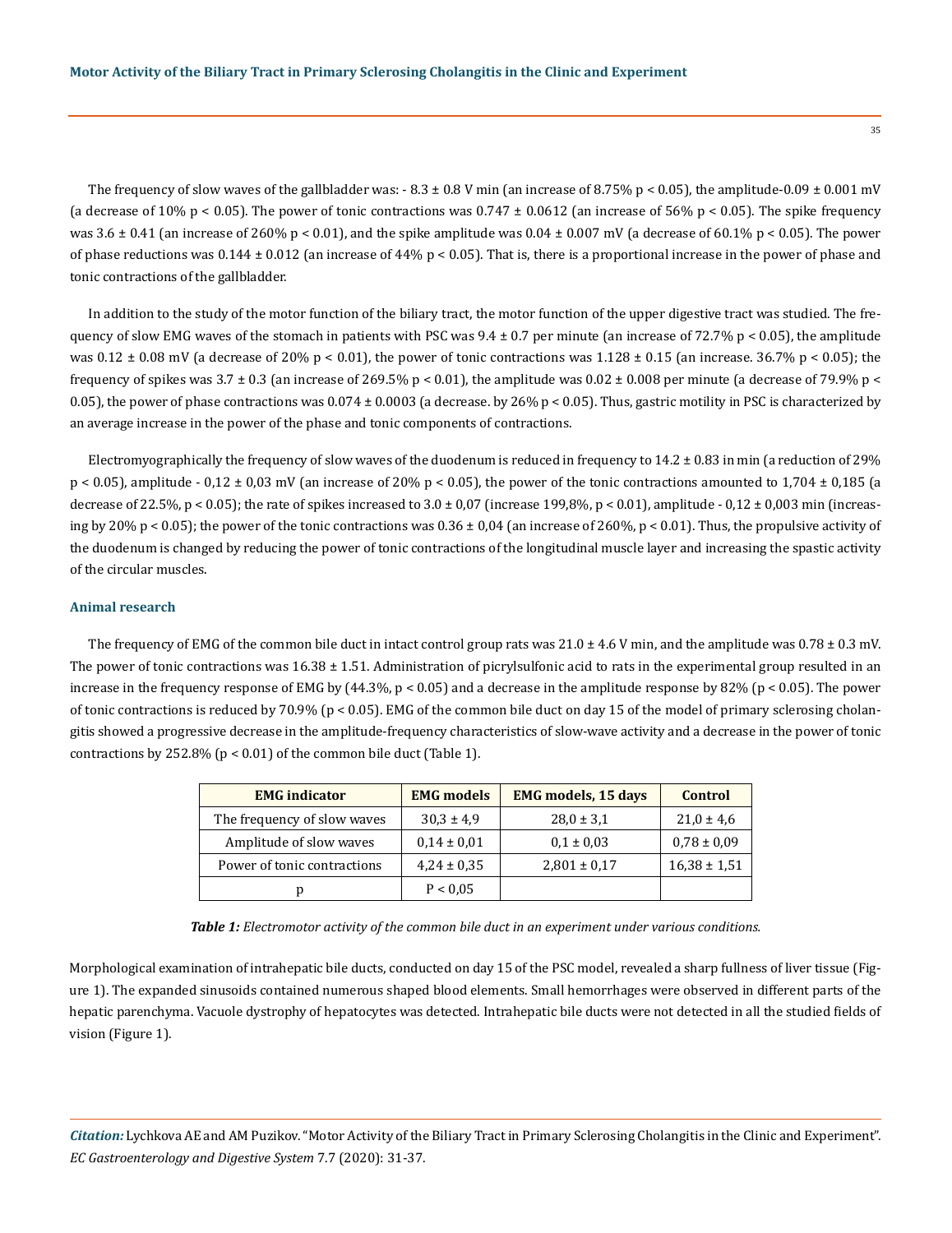

*Figure 1: Liver in primary sclerosing cholangitis in the experiment. 1-Full-blooded liver tissue, 2-Expanded sinusoids with shaped blood elements, 3-Fibrosis of the liver tissue in the form of "bulbous husk" Staining with hematoxylin and eosin. UV x 250.*

The results obtained indicate that the functional state of the common bile duct when modeling primary sclerosing cholangitis (PSC) was characterized by sclerosis of the intrahepatic bile ducts and inhibition of EMG of the common bile duct. Morphologically, intrahepatic bile ducts were not detected on the 15<sup>th</sup> day of PSC, and connective tissue fibers like "bulbous husks" are formed around the obliterating bile ducts. The resulting model corresponds to the electrophysiological and morphological characteristics of PSC. The detected decrease in the power of contractions of the smooth muscles of the ducts is due to the replacement of smooth muscles with connective tissue.

# **Conclusion**

The study showed that patients with PSC have hypomotor biliary dyskinesia. Against this background, there is an increased propulsive activity of the stomach and a delay in the food content in the duodenum due to spasm of the duodenum circular muscles. Reduced motor function of the common bile duct and gall bladder contributes to the development of hypomotor small bowel dyskinesia due to reduced bile intake, which contributes to the development of excessive bacterial growth syndrome and further progression of hypomotor small bowel dyskinesia.

The presented model of PSC corresponds to the characteristics of this disease in the clinic, which allows it to be used for testing new methods of treatment. The possibility and effectiveness of using the electromyography method for the diagnosis of early stages of PSC is shown.

## **Bibliography**

- 1. Podymova SD. "Diseases of the liver: A guide for doctors". Edition. 5th, Moscow: Medical Information Agency LLC (2018): 984.
- 2. Vinnitskaya EV., *et al.* "Current issues in the diagnosis and treatment of primary sclerosing cholangitis (based on the Russian consensus on the diagnosis and treatment of primary sclerosing cholangitis". 91.2 (2019): 9-15.
- 3. Toy E., *et al.* ["The prevalence, incidence and natural history of primary sclerosing cholangitis in an ethnically diverse population".](https://pubmed.ncbi.nlm.nih.gov/21767410/) *BMC [Gastroenterology](https://pubmed.ncbi.nlm.nih.gov/21767410/)* 11 (2011): 83.

*Citation:* Lychkova AE and AM Puzikov. "Motor Activity of the Biliary Tract in Primary Sclerosing Cholangitis in the Clinic and Experiment". *EC Gastroenterology and Digestive System* 7.7 (2020): 31-37.